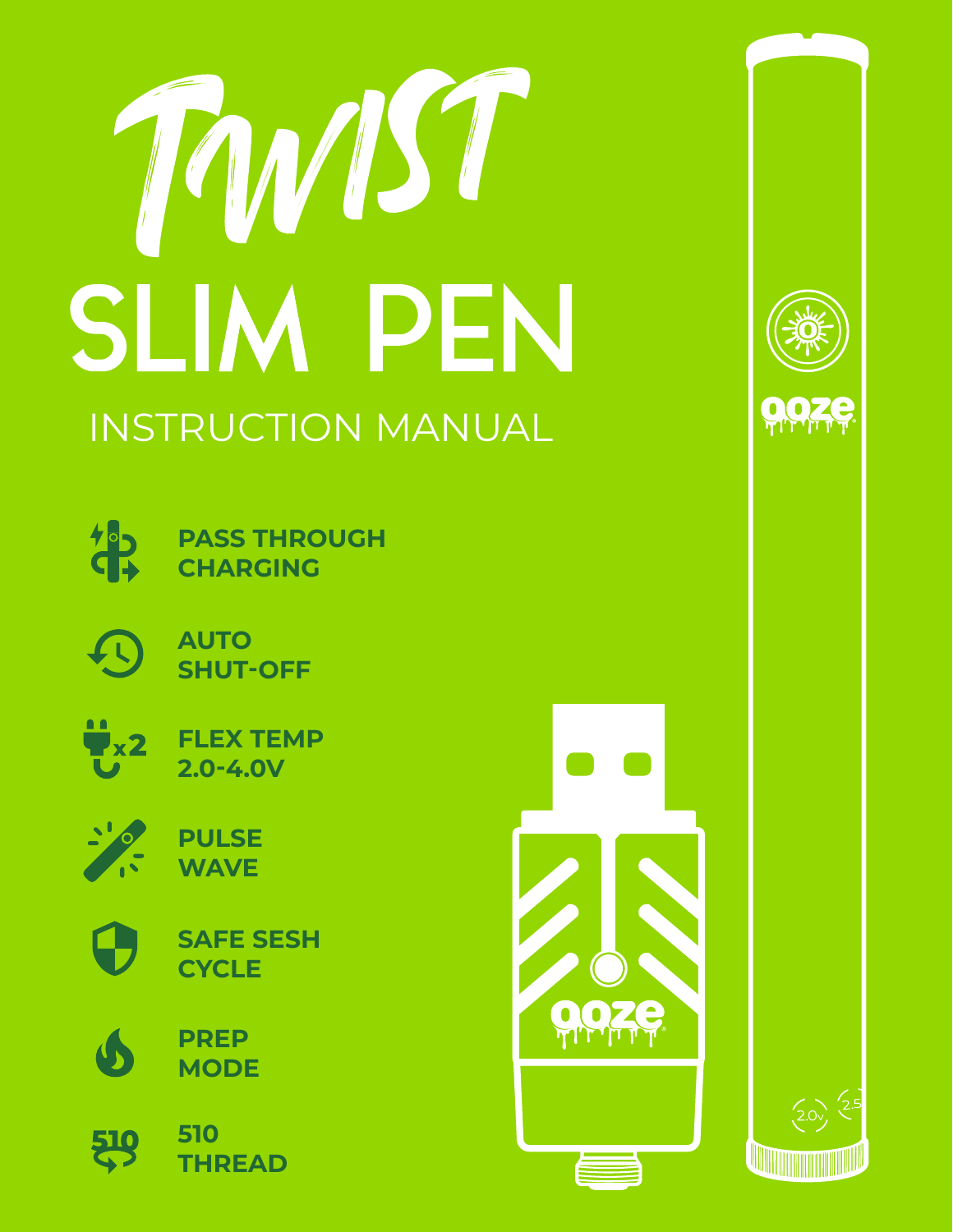# TWIST SLIM PEN

## **WARRANTY INFORMATION**

**Enter the 6 digit authentication code printed on your battery, at oozelife.com/apps/product-registration to register your product.**

# **USB SMART CHARGER**





### **POWER BUTTON**

To turn on, press the power button 5 times fast.



### **BATTERY LIGHT**

To turn on, press the power button 5 times fast.

- When in use or charging When OFF or not in use
- Blinking Red = Charge
- Note: Light will flash 15 times when the battery needs to be charged. If there is connection issues, light will flash 4 times.



### **PREHEAT MODE**

To start press power button twice. To end press power button once.



### **SAFE SESH CYCLE**

Stops heating after 10 seconds to preserve terpenes.



### **AUTHENTICATION CODE**

Remember to register your product. Instructions found above.



### **FLEX TEMP (2.0-4.0V)**

Twist the battery dial at the bottom. Turn right to increase voltage. Turn left to decrease voltage.